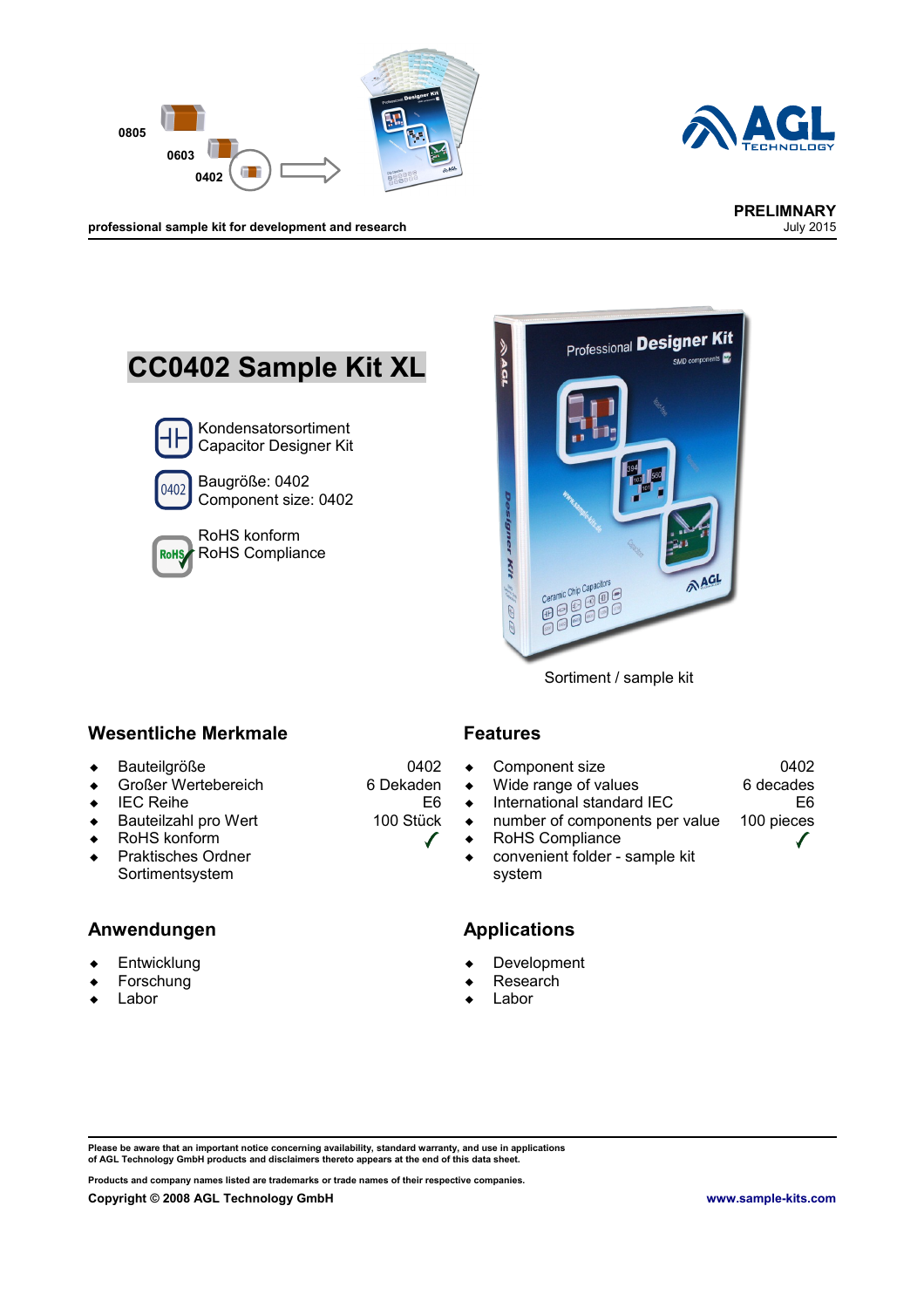

**PRELIMNARY** February 2011

### **Foliensystem und Bauteilentnahme. Foil - system and how to take out the components.**

| . .<br>                                            | ,,,,,,,,,,,,,,,,,,,,,,,,,,,,,,,,,,,,,<br><b>COLLEGE AVE ATT</b>      |  |
|----------------------------------------------------|----------------------------------------------------------------------|--|
| <b>WEIGHT STATE</b>                                | WHEN MY REAL PROPERTY AND RESIDENCE.                                 |  |
| <b>The Contract</b>                                | <b>COLORADO COM ANNI</b>                                             |  |
| <b>THE R. P. LEWIS.</b>                            | ,,,,,,,,,,,,,,,,,,,,,,,,,,,,,,,,,,<br><b>LEARER</b><br><b>SHELFE</b> |  |
|                                                    | 222222<br><b>CONTRACTOR</b>                                          |  |
|                                                    | viat, a life.<br>111117                                              |  |
| <b>A CONSUMING CONSUMING THE REAL PROPERTY AND</b> | -------------------------------------<br>111111 W.A.                 |  |
| <u> 1222 - Paris Communication (f. 1888)</u>       | ,,,,,,,,,,,,,,,,,,,,,,,,,,,,,,,,,,,,,<br><b>COLLEGE STATE</b>        |  |
| <b>ATTENDED</b>                                    | <b>CONTRACTOR</b>                                                    |  |
|                                                    |                                                                      |  |
|                                                    | <br><b>CARLOTT BUR ATT</b>                                           |  |
|                                                    | ***********************************<br><b>SERVICE SERVICE</b>        |  |
|                                                    | <b>CERRET DN 175</b>                                                 |  |
|                                                    |                                                                      |  |

Foliensystem / foil - system in Benutzung / in use



## **Eigenschaften des Sortiments Characteristics of the sample kit**

| <b>Bezeichnung</b><br><b>Parameter</b>             | <b>Wert</b><br><b>Value</b>                                          | <b>Einheit</b><br>Unit |
|----------------------------------------------------|----------------------------------------------------------------------|------------------------|
| Bauteilgröße<br>Component size                     | 0402                                                                 |                        |
| Bauteiltoleranz<br>Tolerance of the Components     | Siehe Tabelle: "Sortiment Inhalt"<br>See table: "Sample Kit Content" |                        |
| Wertebereich<br>Range of values                    | 0,47pF - 100nF                                                       |                        |
| <b>IEC-Reihe</b><br><b>IEC</b> standart            | $E-6$                                                                |                        |
| Anzahl der Werte<br>Number of values               | 36                                                                   |                        |
| Bauteile pro Wert<br>Number of parts per value     | 100                                                                  | <b>Stück</b><br>pieces |
| Bauteile gesamt<br>Number of parts in total        | 3600                                                                 | <b>Stück</b><br>pieces |
| RoHS konform<br>RoHS Compliance                    |                                                                      |                        |
| Sortimentsystem<br>Sample kit system               | A4 Ringordner<br>A4 ring binder                                      |                        |
| Abmessungen (L x B x H):<br>Dimensions (I x w x h) | ca. / approx. 260 x 45 x<br>318                                      | mm                     |
| Gewicht<br>Weight                                  | 0,7                                                                  | kg                     |
| Seitenanzahl Einschubfolie<br>Number of foil pages | 3                                                                    | <b>Stück</b><br>pieces |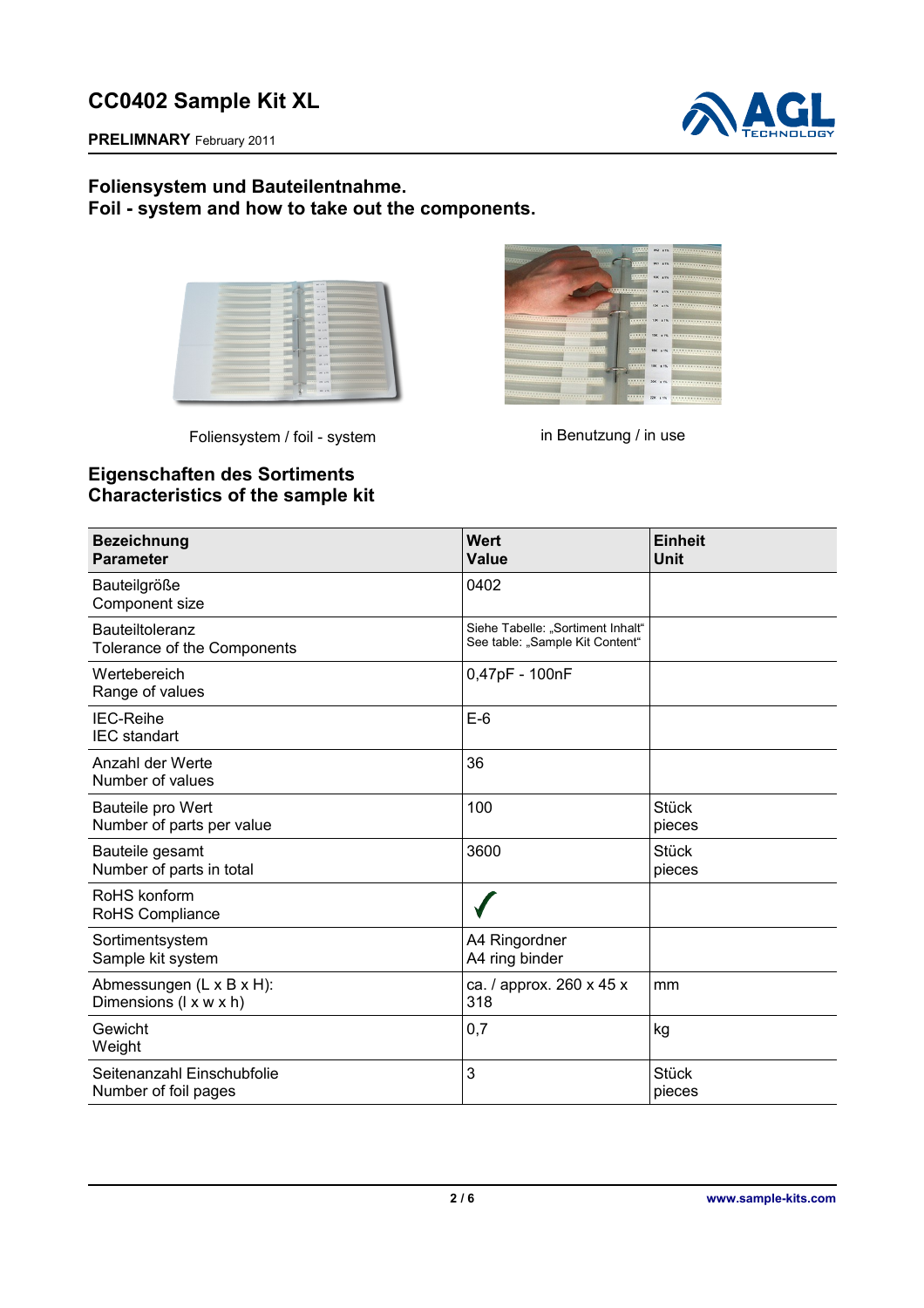

### **Sortiment Inhalt Sample Kit Content**

| Nr.                     | <b>Wert</b>  | <b>Dielektrikum</b>     | Spannungs- Toleranz<br>festigkeit |                  | <b>Herstellernummer</b><br>(7 Zoll Bauteilrolle) |
|-------------------------|--------------|-------------------------|-----------------------------------|------------------|--------------------------------------------------|
| Nbr.                    | <b>Value</b> | Dielectric-<br>material | <b>Rated</b><br>voltage           | <b>Tolerance</b> | <b>Ordering Code</b><br>(7 inch dia. Reel)       |
| $\mathbf{1}$            | 0,47pF       | NP <sub>0</sub>         | 50 V <sub>dc</sub>                | ±0,25pF          | CC0402CRNPO9BNR47                                |
| $\overline{2}$          | 0,68pF       | NP <sub>0</sub>         | $50 V_{dc}$                       | ±0,10pF          | CC0402BRNPO9BNR68                                |
| 3                       | 1pF          | NP <sub>0</sub>         | 50 V <sub>dc</sub>                | ±0,25pF          | CC0402CRNPO9BN1R0                                |
| $\overline{\mathbf{4}}$ | 1,5pF        | NP <sub>0</sub>         | $50 V_{dc}$                       | ±0,25pF          | CC0402CRNPO9BN1R5                                |
| $\overline{5}$          | 2,2pF        | NP <sub>0</sub>         | $50V_{dc}$                        | ±0,25pF          | CC0402CRNPO9BN2R2                                |
| $6\phantom{1}6$         | 3,3pF        | NP <sub>0</sub>         | 50 V <sub>dc</sub>                | ±0,25pF          | CC0402CRNPO9BN3R3                                |
| $\overline{7}$          | 4,7pF        | NP <sub>0</sub>         | 50 V <sub>dc</sub>                | ±0,25pF          | CC0402CRNPO9BN4R7                                |
| $\bf 8$                 | 6,8pF        | NP <sub>0</sub>         | 50 V <sub>dc</sub>                | ±0,25pF          | CC0402DRNPO9BN6R8                                |
| $\boldsymbol{9}$        | 10pF         | NP <sub>0</sub>         | $50 V_{dc}$                       | ±5%              | CC0402JRNPO9BN100                                |
| 10                      | 15pF         | NP <sub>0</sub>         | 50 V <sub>dc</sub>                | ±5%              | CC0402JRNPO9BN150                                |
| 11                      | 22pF         | NP <sub>0</sub>         | 50 V <sub>dc</sub>                | ±5%              | CC0402JRNPO9BN220                                |
| 12                      | 33pF         | NP <sub>0</sub>         | $50 V_{dc}$                       | ±5%              | CC0402JRNPO9BN330                                |
| 13                      | 47pF         | NP <sub>0</sub>         | $50 V_{dc}$                       | ±5%              | CC0402JRNPO9BN470                                |
| 14                      | 68pF         | NP <sub>0</sub>         | $50 V_{dc}$                       | ±5%              | CC0402JRNPO9BN680                                |
| 15                      | 100pF        | NP <sub>0</sub>         | $50V_{dc}$                        | ±5%              | CC0402JRNPO9BN101                                |
| 16                      | 150pF        | NP <sub>0</sub>         | $50 V_{dc}$                       | ±5%              | CC0402JRNPO9BN151                                |
| 17                      | 220pF        | NP <sub>0</sub>         | 50 V <sub>dc</sub>                | ±5%              | CC0402JRNPO9BN221                                |
| 18                      | <b>100pF</b> | X7R                     | $50V_{dc}$                        | ±10%             | CC0402KRX7R9BB101                                |
| 19                      | <b>150pF</b> | X7R                     | $50V_{dc}$                        | ±10%             | CC0402KRX7R9BB151                                |
| 20                      | 220pF        | X7R                     | $50 V_{dc}$                       | ±10%             | CC0402KRX7R9BB221                                |
| 21                      | 330pF        | X7R                     | $50V_{dc}$                        | ±10%             | CC0402KRX7R9BB331                                |
| 22                      | 470pF        | X7R                     | $50 V_{dc}$                       | ±10%             | CC0402KRX7R9BB471                                |
| 23                      | 680pF        | X7R                     | $50V_{dc}$                        | ±10%             | CC0402KRX7R9BB681                                |
| 24                      | 1nF          | X7R                     | $50 V_{dc}$                       | ±10%             | CC0402KRX7R9BB102                                |
| 25                      | 1,5nF        | X7R                     | $50V_{dc}$                        | ±10%             | CC0402KRX7R9BB152                                |
| 26                      | 2,2nF        | X7R                     | $50V_{dc}$                        | ±10%             | CC0402KRX7R9BB222                                |
| 27                      | 3,3nF        | X7R                     | $50V_{dc}$                        | ±10%             | CC0402KRX7R9BB332                                |
| 28                      | 4,7nF        | X7R                     | 50 V <sub>dc</sub>                | ±10%             | CC0402KRX7R9BB472                                |
| 29                      | 6,8nF        | X7R                     | $50V_{dc}$                        | ±10%             | CC0402KRX7R9BB682                                |
| 30                      | 10nF         | X7R                     | $16 V_{dc}$                       | ±10%             | CC0402KRX7R7BB103                                |
| 31                      | 15nF         | X7R                     | $16 V_{dc}$                       | ±10%             | CC0402KRX7R7BB153                                |
| 32                      | 22nF         | X7R                     | $16 V_{dc}$                       | ±10%             | CC0402KRX7R7BB223                                |
| 33                      | 47nF         | X7R                     | $10V_{dc}$                        | ±10%             | CC0402KRX7R6BB473                                |
| 34                      | <b>100nF</b> | X7R                     | $10V_{dc}$                        | ±10%             | CC0402KRX7R6BB104                                |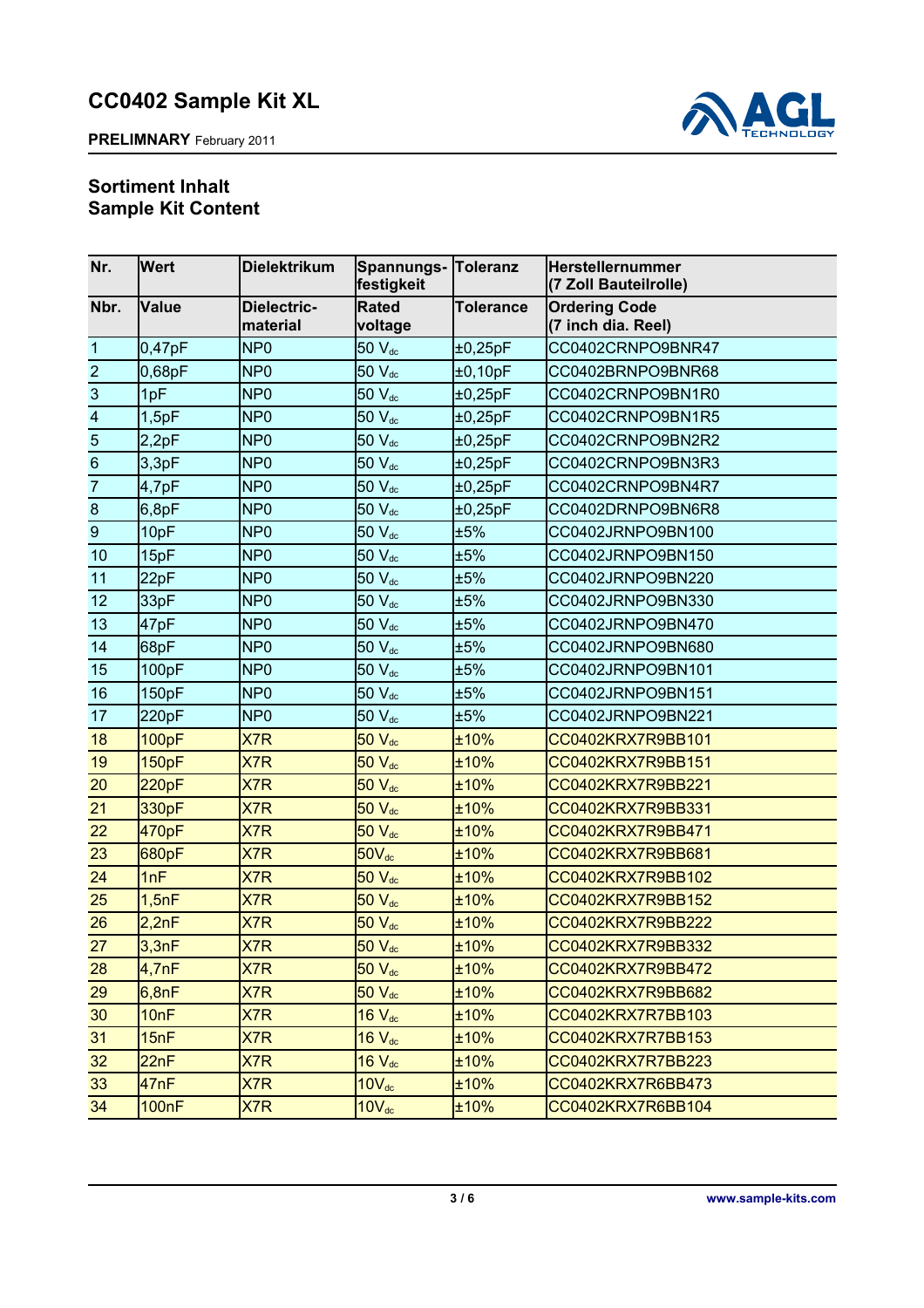

**PRELIMNARY** February 2011

| 35 | l7nF<br>$\Delta$   | <b>Y5V</b> | 16V<br>$V_{dc}$  | $ -20/+80\%$ | ICC0402ZRY5V7BB473 |
|----|--------------------|------------|------------------|--------------|--------------------|
| 36 | 100 <sub>n</sub> F | 'Y5V       | 116V<br>$V_{dc}$ | $ -20/+80\%$ | ICC0402ZRY5V7BB104 |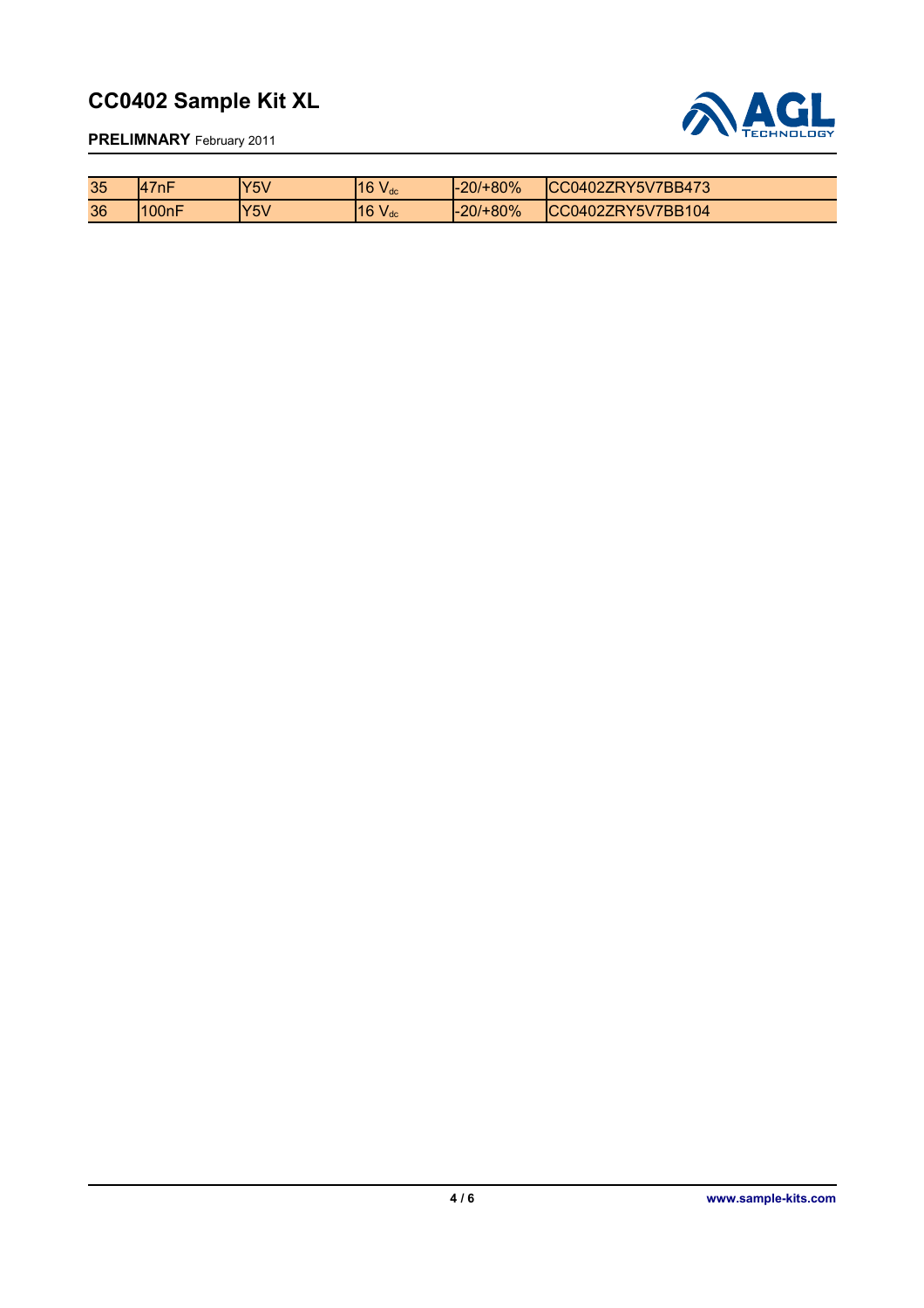

**PRELIMNARY** February 2011

## **Bauteile technische Daten[1](#page-4-0) Components technical specifications<sup>1</sup>**



| <b>Bezeichnung</b><br><b>Parameter</b>                | <b>Wert</b><br><b>Value</b>                                          | <b>Einheit</b><br>Unit |
|-------------------------------------------------------|----------------------------------------------------------------------|------------------------|
| Bauteilgröße<br>Component size                        | 0402                                                                 |                        |
| Hersteller<br>Manufacturer                            | YAGEO                                                                |                        |
| <b>Bauteilserie</b><br>Component series               | CC0402                                                               |                        |
| <b>Bauteiltoleranz</b><br>Tolerance of the components | Siehe Tabelle: "Sortiment Inhalt"<br>See table: "Sample Kit Content" |                        |



Keramik Chip Kondensator Aufbau und Dimensionen (Quelle: Datenblatt YAGEO) Ceramic Chip Capacitor construction and dimension (source: datasheet YAGEO)

Für weitere Informationen über die Bauteile wir auf das Datenblatt oder die Webseite des Herstellers verwiesen.

For more informations regarding the component please see manufacturer's datasheet and/or website.

<span id="page-4-0"></span>1 Bitte Hinweise am Ende des Dokuments beachten. Important notices at the end of this datasheet.